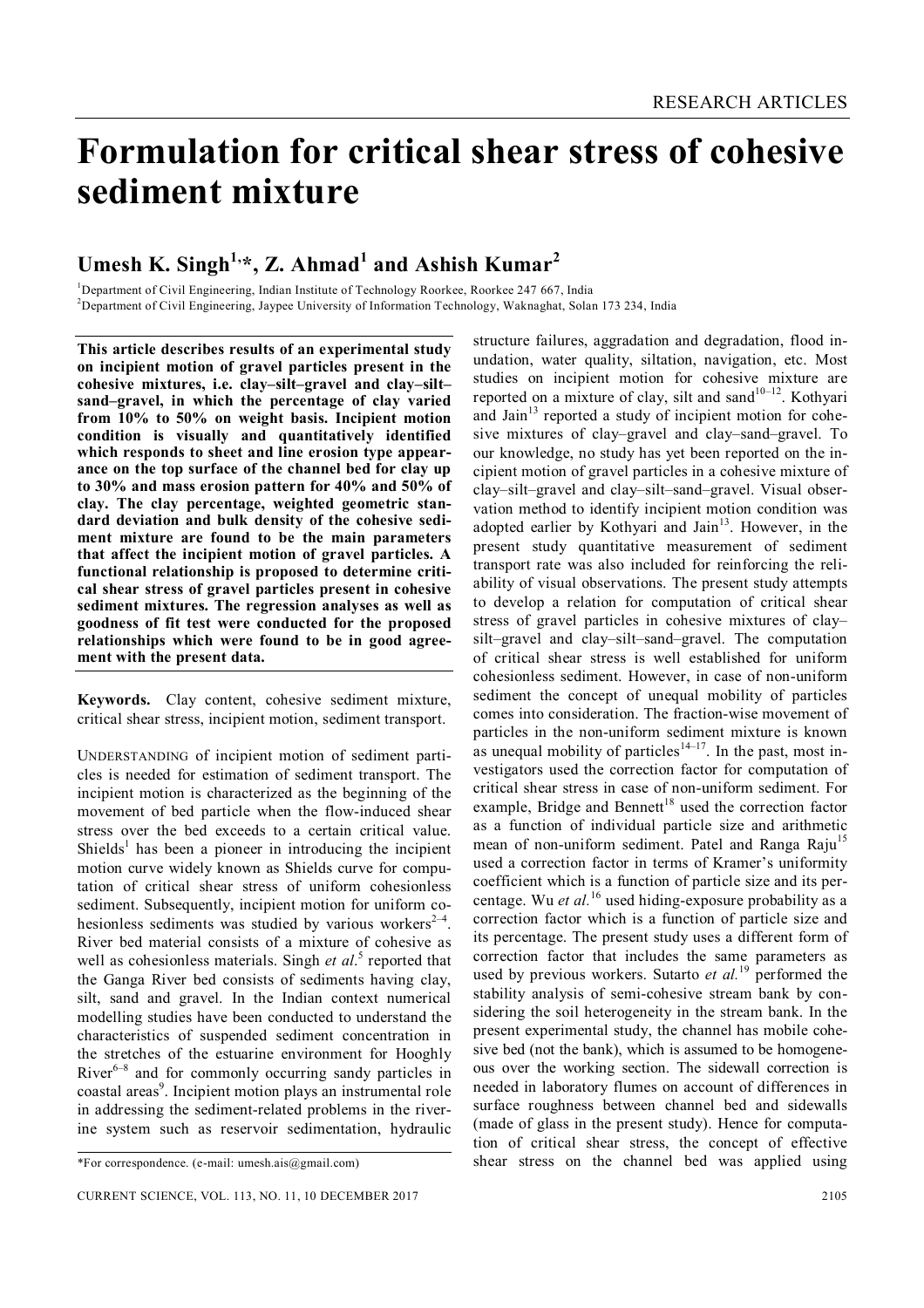Manning–Strickler roughness coefficient according to Einstein<sup>20</sup> instead of total shear stress. This approach of sidewall correction was adopted in earlier studies $2^{1-23}$ .

In the present study, the expression proposed ear- $\text{lier}^{13,24}$  for estimation of critical shear stress has been used for analysis. Brownlie<sup>24</sup> proposed the following formula to compute the dimensionless critical shear stress for the cohesionless sediment which can be used in place of the Shields curve.

$$
\tau_{*_{\text{cm}}} = 0.22Y + 0.06(10)^{-7.7Y},\tag{1}
$$

where

$$
Y = (\sqrt{(\rho_s - \rho)g(d)^3/\rho v^2})^{-0.6}.
$$

 $\tau_{\rm g}$  is the dimensionless critical shear stress for the cohesionless sediment;  $\rho_s$  and  $\rho$  are the particle and fluid densities (kg/m<sup>3</sup>) respectively; *g* the gravitational acceleration  $(m/s<sup>2</sup>)$ ; *d* the arithmetic mean size of the cohesionless sediment (m); and  $v$  the kinematic viscosity  $(m<sup>2</sup>/s)$ . Kothyari and Jain<sup>13</sup> studied the influence of cohesion on the incipient motion of cohesive sediment mixture of clay–gravel and clay–sand–gravel. They visually observed the incipient motion condition in their experimental study and proposed the following relationship

$$
(\tau_{\rm cc}/\tau_{\rm cm}) = 0.94(1+P_c)^{3/2} e^{-1/6} (1+0.001 \text{UCS*})^{9/20}, \quad (2)
$$

$$
UCS^* = UCS/(\rho_S - \rho)gd_a.
$$
 (3)

Here,  $\tau_{\rm cc}$  is the critical shear stress of cohesive sediment mixture (N/m<sup>2</sup>);  $\tau_{cm}$  the Shields critical shear stress for cohesionless sediment having size equal to arithmetic mean size of cohesive sediment mixture  $(N/m^2)$ ;  $P_c$  the clay percentage in fraction by weight; *e* the void ratio of cohesive sediment mixture; UCS\* the dimensionless unconfined compressive strength of cohesive sediment mixture; and UCS is the unconfined compressive strength of cohesive sediment mixture  $(N/m^2)$ ;  $d_a$  is arithmetic mean size of the cohesive sediment mixture (m).

The present study exhibits the results of an experimental study on incipient motion of gravel particles in cohesive mixture of clay–silt–gravel and clay–silt–sand–gravel in which clay content varied from 10% to 50%.

#### **Experimental set-up**

In the present study, clay, silt, sand and gravel were used as sediments with the median size  $(d_{50})$  of 0.014 mm, 0.062 mm, 0.60 mm and 5.50 mm respectively. The geometric standard deviation for sediment ( $\sigma_g$ ) of clay, silt, sand and gravel were 2.06, 1.18, 0.73 and 1.31 respectively. The  $\sigma_{\rm g}$  was computed as

$$
\frac{1}{2}[(d_{84}/d_{50})+(d_{50}/d_{16})],
$$

where  $d_{84}$ ,  $d_{50}$  and  $d_{16}$  are the sediment sizes such that 84%, 50% and 16% of the material is finer than the size by dry weight respectively<sup>25</sup>.

The experiments were conducted in a tilting flume having 16 m length, 0.75 m width and 0.50 m depth at our laboratory in Roorkee. The channel had a test section of 6 m length, 0.75 m width and 0.18 m depth starting at a distance of 7 m from the channel entrance. The depth of the test section in the channel for sediment filling was 0.18 m. In order to simulate the roughness of the test section on the rest of the flume bed, a thin layer of sediment was pasted uniformly on the rest of the flume bed.

The fresh water (zero salinity) flow in the flume was regulated using a valve provided in the inlet pipe coming from the overhead tank. The discharge was measured volumetrically through a tank provided at the end of the flume.

A rectangular trap, covered with a net-clothing having fine pores, was placed at the end of the flume just after the tail gate. It was used to collect bed load, which was then dried and weighed.

A two-dimensional bed level profiler having least count 1 mm was used to measure the profile of the channel bed. The channel bed profile was also measured by flat gauge of least count 0.10 mm. The water surface profile was measured with a pointer gauge having least count of 0.10 mm. Bed and water surface profile were measured at longitudinal spacing of 0.50 m along the central line of the flume.

# **Methodology**

Two types of cohesive mixtures namely, clay–silt–gravel and clay–silt–sand–gravel were used for preparation of cohesive channel bed in which clay content varied from 10% to 50% on weight basis while the other sediments (i.e. cohesionless sediments) were taken in equal proportions. The dynamic compaction method was used for preparation of the cohesive bed $^{23}$ . To prepare the channel bed, the required sediments were dried and weighed as per proportion and then manually mixed together. Water was added to sediment mixture which was then mixed thoroughly. The mixed sediments were covered with polythene and left for around 24 h for uniform moisture distribution. The sediments were mixed thoroughly again before placing into the test section. The sediments were filled in the test section and compacted in three layers for preparing a cohesive bed. Each layer was compacted with a cylindrical roller having a weight equal to 400 N. The sides of channel were compacted by hand rammer having a rectangular bottom. The top surface was roughened by trowel before laying the next layer over it to ensure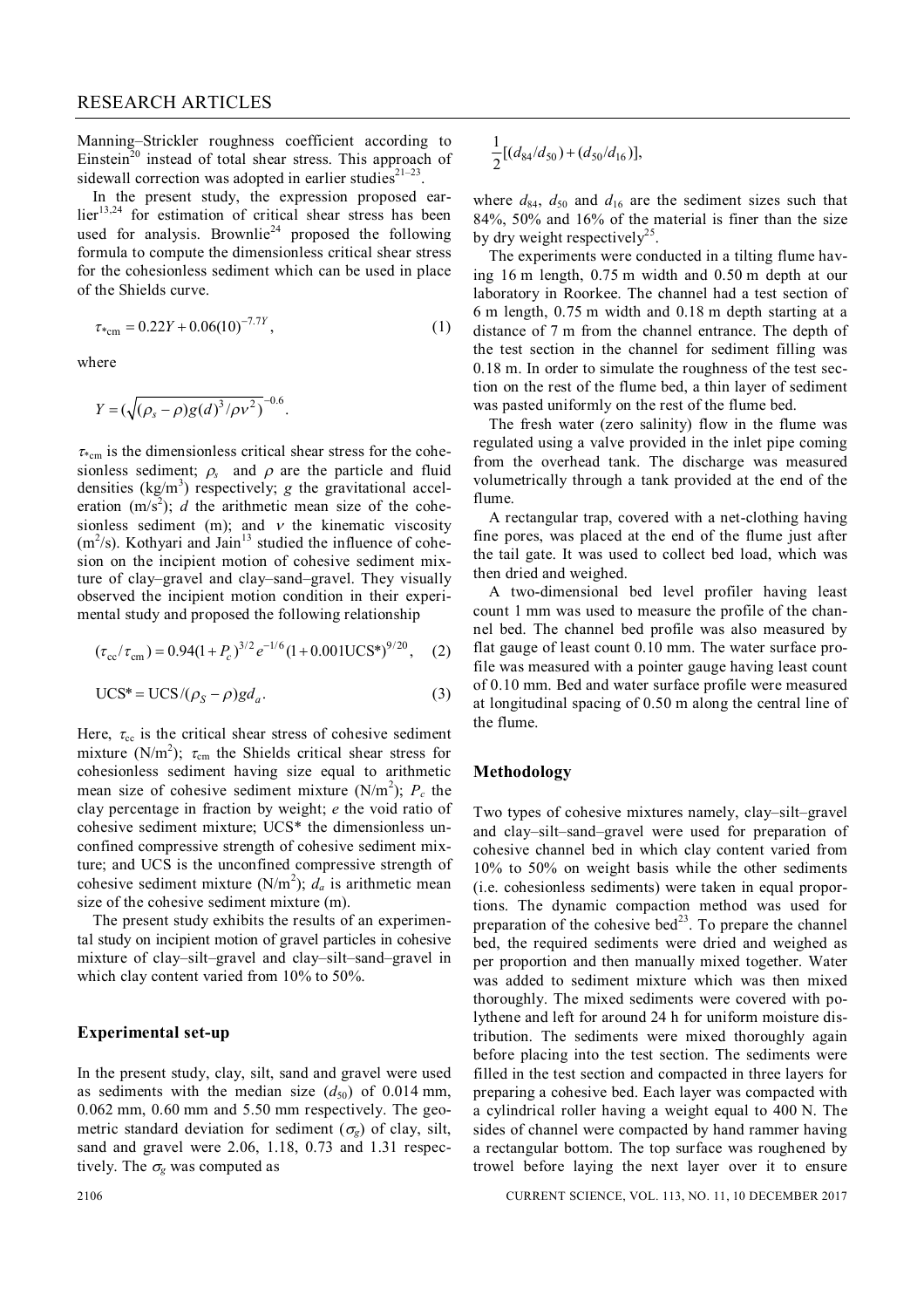|                            | Table 1.          |                 |                   | Range of measured parameters for incipient motion for cohesive mixture in the present study* |                        |                  |                                    |                    |                   |                     |                    |                              |                              |
|----------------------------|-------------------|-----------------|-------------------|----------------------------------------------------------------------------------------------|------------------------|------------------|------------------------------------|--------------------|-------------------|---------------------|--------------------|------------------------------|------------------------------|
| Sediment<br>mixture        | Number<br>of runs | $P_c$<br>$(\%)$ | $d_a$<br>(mm)     | $\gamma_b$<br>$(kN/m^3)$                                                                     | $\sigma_{cc}$<br>$(-)$ | W<br>(%)         | <b>UCS</b><br>(kN/m <sup>2</sup> ) | h<br>(m)           | U<br>(m/s)        | $S_f$<br>$(-)$      | $R_0$<br>$(-)$     | $q_{\text{Cl}}$<br>$(N/m-s)$ | $\tau_{\rm cc}$<br>$(N/m^2)$ |
| $Clav-silt-gravel$         | 22                | $10 - 50$       | 1.3975–<br>2.5043 | $16.39-$<br>20.60                                                                            | $2.92-$<br>5.23        | $7.72-$<br>16.45 | $0.0-$<br>42.17                    | $0.023 -$<br>0.059 | $0.306-$<br>0.902 | $0.0045-$<br>0.0123 | $10.21-$<br>11.11  | $0.0010-$<br>0.0038          | $1.301-$<br>4.031            |
| $Clav-silt-sand-gravel$ 20 |                   | $10 - 50$       | $0.034-$<br>.850  | 16.96–<br>21.06                                                                              | $4.19-$<br>7.49        | $7.88-$<br>18.25 | $0.0-$<br>43.25                    | $0.030-$<br>0.066  | $0.275-$<br>0.726 | $0.0060-$<br>0.0165 | $09.38 -$<br>10.95 | $0.0002 -$<br>0.0013         | $0.853-$<br>2.812            |

 $P_c$  is clay percentage,  $d_a$  is arithmetic mean diameter of the cohesive sediment mixture,  $\gamma_b$  is bulk unit weight of the cohesive sediment mixture,  $\sigma_{cc}$ is weighted geometric standard deviation of the cohesive sediment mixture, *W* is antecedent moisture content of cohesive sediment mixture, UCS is unconfined compressive strength of cohesive sediment mixture, *h* is average flow depth, *U* is mean flow velocity,  $S_f$  is energy slope,  $q_{C}$  is the transport rate for gravel particles present in the cohesive sediment mixture,  $\tau_{cc}$  is critical shear stress for the cohesive sediment mixture and Rouse number =  $R_0 = w_s/(ku_*)$ ; where *k* (von Kármán constant) = 0.41, *u*\* (shear velocity) =  $(\tau_{cc}/\rho)^{1/2}$ ,  $\rho$  is the density of water = 1000 kg/m<sup>3</sup>,  $w_s$  (sediment settling velocity) =  $[(Rgd_a^2)/(C_1v + (0.75C_2Rgd_a^3)^{0.5})]$  is determined as per Ferguson and Church (2004) for sieve diameters for natural grains for which  $C_1 = 18.0$  and  $C_2 = 1.0$ ,  $R = (\rho_s - \rho)/\rho$ ,  $g = 9.81$  m/s<sup>2</sup>,  $\rho_s$  (sediment density) = 2650 kg/m<sup>3</sup>,  $v =$  kinematic viscosity = 10<sup>-6</sup> m<sup>2</sup>/s.

bonding among different layers. Extra sediments were chiselled off using a large sharp edge knife after compacting all three layers. The cohesive bed finally prepared was left for around 16 h to achieve cohesive bonding between the cohesive and non-cohesive matrices. Samples were taken out from the downstream section of cohesive bed for determination of bulk density, unconfined compressive strength and moisture content. The bulk unit weight of sediment mixture was determined using standard core cutter method according to IS-2720 Part XXIX (ref. 26). Unconfined compressive strength (UCS) was determined in the laboratory according to IS-2720 Part X (ref. 27). Water content was determined as per dry oven method for the compacted cohesive bed corresponding to all runs. Dry density of the channel bed was computed using determined value of bulk density and water content of the bed. The void ratio of the channel bed was determined using the computed value of dry density. The range of various parameters related to experimental runs for clay– silt–gravel and clay–silt–sand–gravel mixtures is given in Table 1. Before beginning the experimental run, the bed was saturated for 24 h to achieve the field's condition<sup>23</sup>. For all experimental runs, the sediment beds were prepared afresh.

For each run, a low discharge was initially allowed in the flume and uniform flow was maintained by operating the tail gate. During this process of establishing the uniform flow, the sediment bed was inspected visually to examine the detachment of sediment particles. Then a small increment in the discharge was admitted in the flume and the bed condition was inspected again carefully. This operation was repeated till the movement of gravel particle started. The flow condition at which entrainment of gravel particles occurred was considered as incipient motion condition and measurements of corresponding discharge, water surface profile and bed surface profile were taken. Incipient motion condition for gravel particles present in the cohesive mixture was visually and quantitatively identified by collection of bed load as reported in Table 1. Both water and bed surface profile was meas-

CURRENT SCIENCE, VOL. 113, NO. 11, 10 DECEMBER 2017 2107

ured at an interval of 0.50 m on the centre line of the test section along the longitudinal direction of flow. The mean velocity was computed using the measured data of discharge and flow depth. Flow depth was computed as an average of difference between the measured bed and water surface profile at the middle of each section at 50 cm interval from upstream working section along the flow direction. The shear stress corresponding to incipient motion of gravel particles was computed using measured flow depth and water surface slope profile. The above process of attaining incipient motion was done for each run.

The physical appearance of the top surface of cohesive bed was observed visually after the end of each run and was found to vary with the clay content in the mixture. After end of incipient motion run, top surface of cohesive bed appeared in the form of sheet and line erosion along with the gravel particles on it for clay content up to 30% for both cohesive mixture of the present study. However, dominancy of gravel particles decreases with increase in clay content in the mixture. The particles eroded in the form of bunch or chunks for 40% and 50% clay content in the mixture and the bed surface appeared like a mass eroded for both cohesive mixtures.

#### **Results and discussion**

The critical shear stress for the uniform cohesionless sediment is well represented by the Shields curve, which has also been used in the form of Brownlie<sup>24</sup> equation for computation of dimensionless critical shear stress of the cohesionless sediment<sup>17</sup>. The incipient motion of nonuniform cohesionless sediment is mainly a function of individual sediment size, arithmetic mean size of nonuniform sediment, percentage of sediment and critical shear stress of uniform cohesionless sediment. However in case of cohesive sediment, in addition to the above parameters, clay percentage and strength of cohesive bed play a significant role in entrainment of sediment. The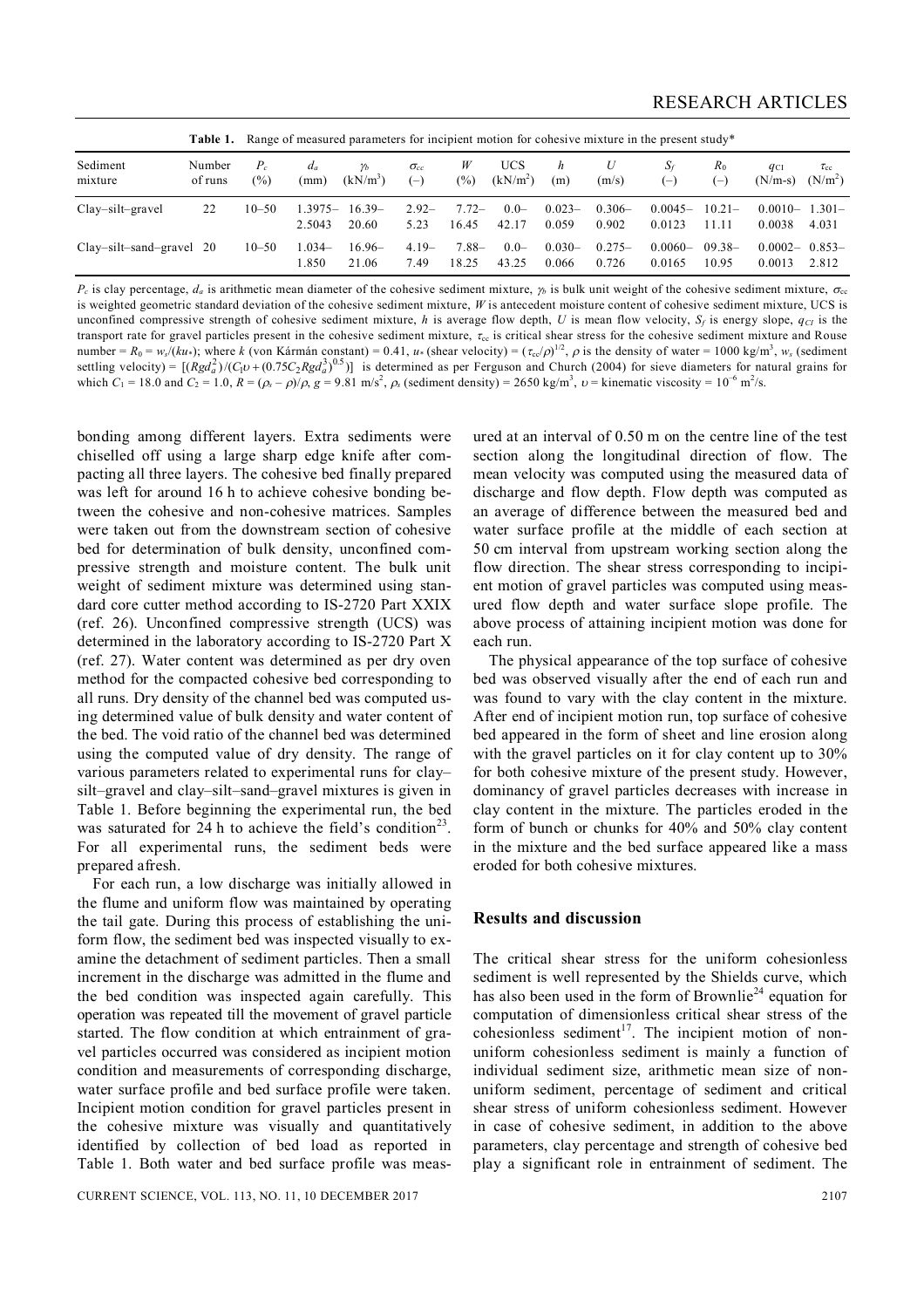strength of bed depends on compaction applied on bed and is measured in terms of UCS and reflected by easily measurable parameters such as porosity and bulk density. To incorporate hiding-exposure effect, different forms of correction factors were earlier used to correlate as a function of individual sediment size, arithmetic mean of nonuniform sediment and percentage of sediment. In the present study, hiding-exposure effect was considered in the form of weighted standard deviation of sediment mixture. It is a function of individual sediment size, arithmetic mean size of non-uniform sediment and percentage of sediment. Different forms of correction factors have been tried in trials. However, weighted standard deviation provides the best results and hence used in the present study.

The behaviour of cohesive sediment differs significantly from cohesionless sediment because of the presence of clay in the cohesive sediment mixture. To quantify the effect of cohesion, dimensionless critical shear stress of cohesive sediment mixture ( $\tau_{\text{rec}}$ ) is compared with that of cohesionless sediment having the same arithmetic mean size as that of the cohesive sediment mixture on the plot of Shields parameters as shown in Figure 1 in which abscissa  $R_* [ = ((\rho_s - \rho/\rho)gd_a^3/\nu^2)^{0.5}]$  is the dimensionless particle Reynolds number.

Figure 1 shows that the value of  $\tau_{\text{rec}}$  of gravel particles in a cohesive mixture is higher and much above the line of Shields curve for most data of the present study as well for the data of Kothyari and Jain<sup>13</sup>. However few value of  $\tau_{\text{sec}}$  lies below the line of Shields curve for the 10–20% of clay content in the mixture. This may be attributed to high silt and low clay content (for 10% and 20% clay content) in the cohesive mixtures of clay–silt–gravel and clay–silt–sand–gravel which led to a weak bond amongst the particles and resulted in exposure of gravel particles at low shear stress.



**Figure 1.** Variation of dimensionless critical shear stress with particle Reynolds number for cohesive sediment mixture and cohesionless sediment.

## *Development of relationship for critical shear stress*

The mechanism of transport of the cohesive sediment including its incipient motion is more complex than the cohesionless sediment. Hence the experiment was performed to account for all aspects. The resistance against erosion of cohesionless sediment was well controlled by the sediment size and density. However, the erosion of cohesive sediment was affected by several parameters due to the complex physico-chemical properties of clay. As such various parameters were considered to develop a relationship for the critical shear stress of gravel particles present in the cohesive sediment mixture. However, only the parameters which yielded better results are represented in the analysis below. Probable variables that affect the critical shear stress of gravel particles present in the cohesive sediment mixtures are written as

$$
\tau_{\rm cc} = f(\tau_{\rm cm}, P, P_c, d_{50}, d_a, \sigma_g, \gamma_b, \gamma_w). \tag{4}
$$

*P* is the percentage of individual sediment in the sediment mixture;  $\gamma_b$  the bulk unit weight (N/m<sup>3</sup>) of the cohesive sediment mixture and  $\gamma_w$  the unit weight of water (N/m<sup>3</sup>). Using dimensional analysis, eq. (4) can be converted into dimensionless form as

$$
\frac{\tau_{\rm cc}}{\tau_{\rm cm}} = f\left(P_c, \sigma_{\rm cc}, \frac{\gamma_b}{\gamma_w}\right).
$$
\n(5)

Here

$$
\sigma_{\rm cc} = \frac{\Sigma (d_{50} \cdot \sigma_g)}{d_a}.
$$
\n(6)

 $\sigma_{cc}$  is the weighted geometric standard deviation of the cohesive sediment mixture.

Equation (5) represents the functional relationship corresponding to incipient motion for gravel particles in the cohesive sediment mixtures. Parameter *P<sup>c</sup>* accounts for the presence of clay content in the sediment mixture and the parameter  $\gamma_b/\gamma_w$  has been considered for the variability of compactness of cohesive bed. The mean size of the cohesive sediment mixture  $(d_a)$  is significantly different from the median size  $(d_{50})$  of individual sediments present in the mixture and this variability in sediment sizes creates the hiding-exposure phenomena. Hence to account for this variability, the parameter  $\sigma_{cc}$  has been incorporated. Variation of these parameters, i.e. parameters presented in eq. (5) with  $\tau_{cc}/\tau_{cm}$  is illustrated in Figures 2–4. The value of  $\tau_{\rm cc}/\tau_{\rm cm}$  increases with increase of clay percentage as apparent from Figure 2 for the data of the present study and Kothyari and Jain<sup>13</sup>. Similar results on the variation of clay percentage with the critical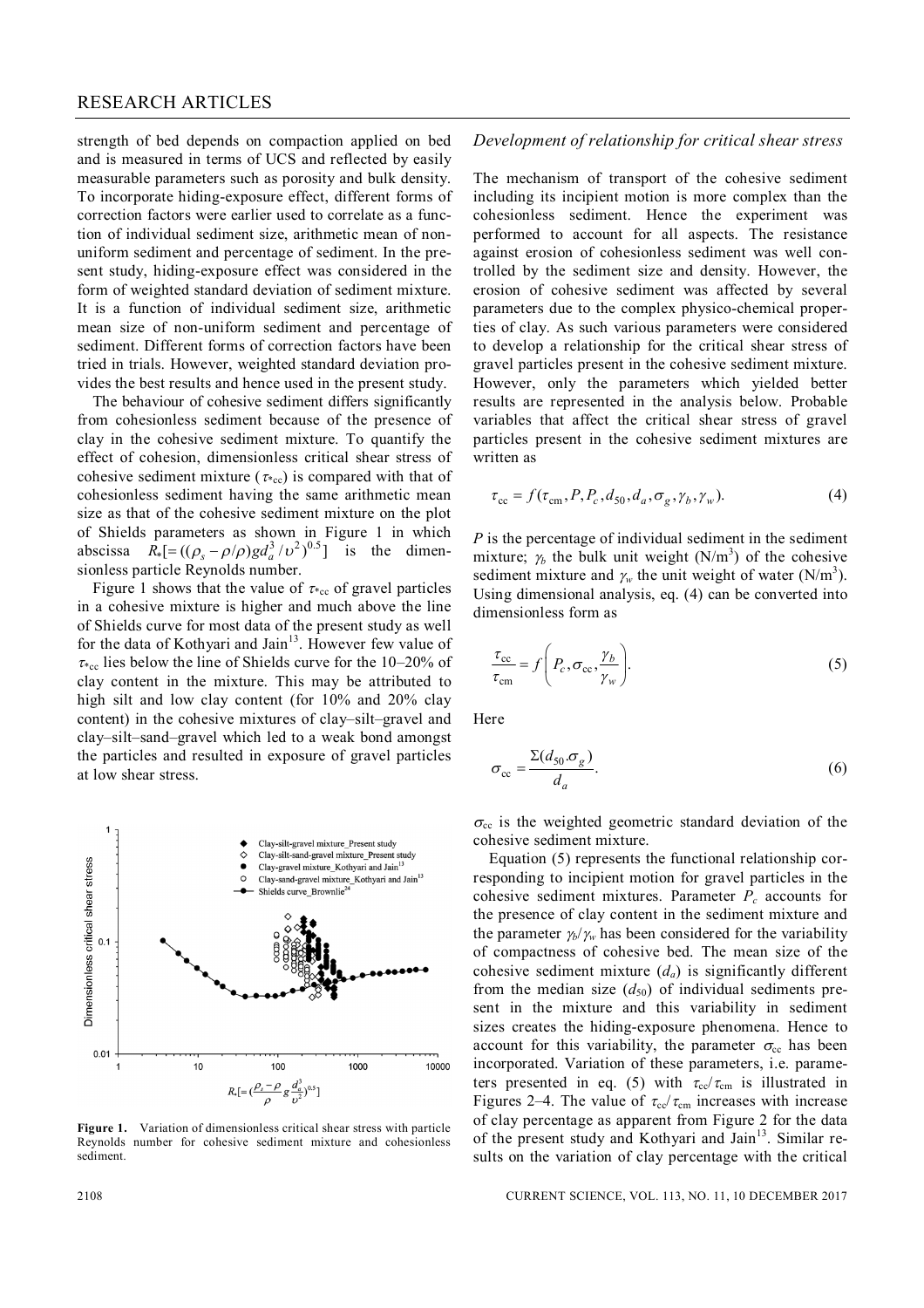shear stress were reported by Kamphuis and  $\text{Hall}^{28}$ . Figure 3 shows that the value of  $\tau_{cc}/\tau_{cm}$  increases with the increase in  $\sigma_{cc}$  for the data of the present study along with the data of Kothyari and Jain $13<sup>3</sup>$ . In earlier studies, the variation of  $\sigma_{cc}$  was not reported. Therefore, the value of  $\sigma_{cc}$  for the data of Kothyari and Jain<sup>13</sup> was computed using eq. (6). Figure 4 indicates that the value of  $\tau_{\rm cc}/\tau_{\rm cm}$ increases with the increase in  $\frac{\hbar}{\gamma_w}$ . Mitchener and Torfs<sup>10</sup> also reported similar results for variation of bulk density against the critical shear stress.

A large number of trials with parameters given in eq. (5) led to the following relationship for the computation of critical shear stress of gravel particles present in cohesive mixture of clay–silt–gravel and clay–silt–sand–gravel

$$
\frac{\tau_{\rm cc}}{\tau_{\rm cm}} = 1 + 0.1428 P_c^{1.294} \sigma_{\rm cc}^{0.553} \left(\frac{\gamma_b}{\gamma_w}\right)^{3.814}.
$$
 (7)



**Figure 2.** Variation of ( $\tau_{\rm cc}/\tau_{\rm cm}$ ) with  $P_c$ .





CURRENT SCIENCE, VOL. 113, NO. 11, 10 DECEMBER 2017 2109

The proposed eq. (7) was developed using the data of the present study (clay–silt–gravel and that of clay–silt– sand–gravel mixture) and Kothyari and Jain $^{13}$ . The compaction level used in preparation of cohesive channel bed may play a significant role in the entrainment of sediment particles; hence, this compaction level may serve as a limitation of eq. (7) in the present study, which has been reported in Table 2. The computed value of  $\tau_{\rm cc}/\tau_{\rm cm}$  from eq. (7) were plotted against the observed values in Figure 5 which shows good agreement between them as all the data are covered between 0.5 fold and 2.0 fold error lines with a good value of regression coefficient  $(R^2 = 0.78)$ . Here, the present data along with data of Kothyari and Jain<sup>13</sup> have been used. Data of other studies have not been used due to non-availability of critical shear stress data for gravel particles under clay influence.

The mean discrepancy ratio and standard deviation were computed to test the goodness of fit between



**Figure 4.** Variation of ( $\tau_{cc}/\tau_{cm}$ ) with ( $\gamma_b/\gamma_w$ ).



**Figure 5.** Comparison of observed and computed value of  $(\gamma_{\rm cc}/\tau_{\rm cm})$ using eq.  $(7)$ .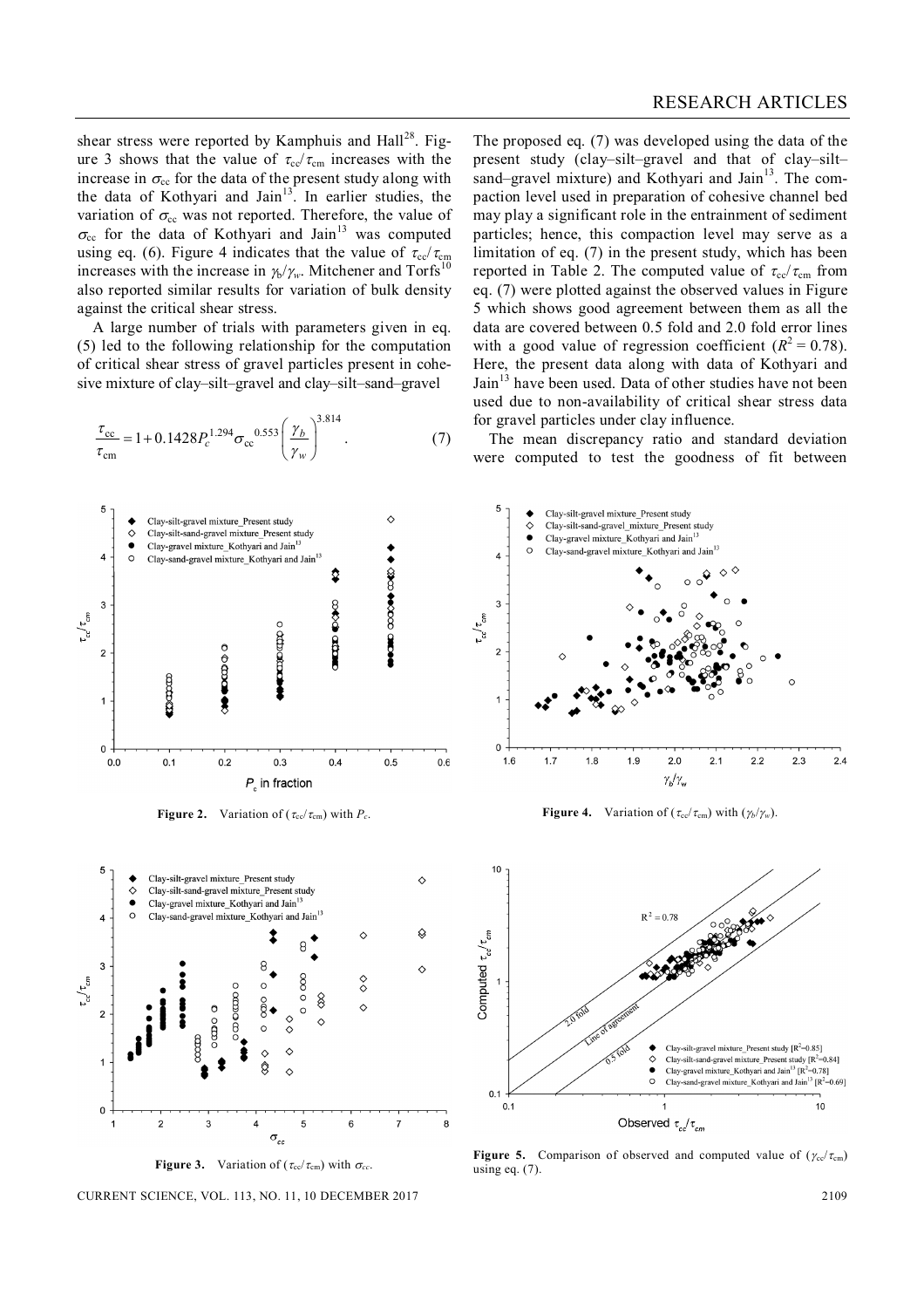## RESEARCH ARTICLES

|                       |                                    |                                             |                                             |                                               | UCS for clay percentage |                     |                     |                     |                     |  |  |  |  |
|-----------------------|------------------------------------|---------------------------------------------|---------------------------------------------|-----------------------------------------------|-------------------------|---------------------|---------------------|---------------------|---------------------|--|--|--|--|
| Cohesive mixture      | Sediment proportions $(\%)$        |                                             |                                             |                                               | 10%                     | 20%                 | 30%                 | 40%                 | 50%                 |  |  |  |  |
| Clay-silt-gravel      | Clay<br>10<br>20                   | Silt<br>45<br>40                            | Sand<br>-<br>-                              | Gravel<br>45<br>40                            | $(0)*$                  | $(05.41 - 07.57)^*$ | $(10.27 - 18.38)^*$ | $(18.92 - 22.17)^*$ | $(30.28 - 42.17)^*$ |  |  |  |  |
|                       | 30<br>40<br>50                     | 35<br>30<br>25                              | -<br>-<br>$\qquad \qquad$                   | 35<br>30<br>25                                |                         |                     |                     |                     |                     |  |  |  |  |
| Clay-silt-sand-gravel | Clay<br>10<br>20<br>30<br>40<br>50 | Silt<br>30<br>26.67<br>23.33<br>20<br>16.67 | Sand<br>30<br>26.67<br>23.33<br>20<br>16.67 | Gravel<br>30<br>26.67<br>23.33<br>20<br>16.67 | $(0)*$                  | $(06.49 - 09.73)^*$ | $(17.84 - 20.00)^*$ | $(16.76 - 29.74)^*$ | $(19.46 - 43.25)^*$ |  |  |  |  |

**Table 2.** Range of UCS (kN/m<sup>2</sup> ) for compaction level used in the present study

\*Range of UCS (kN/m<sup>2</sup>).

**Table 3.** Statistical analysis of computed and observed ( $\tau_{cc}/\tau_{cm}$ ) as per eqs (8)–(10)<sup>\*</sup>

|                                              |                                 | Cohesive sediment mixture | Discrepancy ratio |                  |                    |               |               |               |  |
|----------------------------------------------|---------------------------------|---------------------------|-------------------|------------------|--------------------|---------------|---------------|---------------|--|
|                                              |                                 |                           |                   | $\boldsymbol{R}$ | % of data in range |               |               |               |  |
| Equation                                     | Data                            |                           | N                 |                  | $0.75 - 1.25$      | $0.75 - 1.50$ | $0.50 - 1.50$ | $\sigma_{oc}$ |  |
| Proposed eq. $(7)$                           | Present study                   | $Clay-silt-gravel$        | 22                | 1.175            | 36                 | 82            | 91            | 0.287         |  |
|                                              |                                 | Clay-silt-sand-gravel     | 20                | 1.090            | 70                 | 90            | 95            | 0.256         |  |
|                                              | Kothyari and Jain <sup>13</sup> | $Clay$ -gravel            | 62                | 1.020            | 97                 | 100           | 100           | 0.105         |  |
|                                              |                                 | Clay-sand-gravel          | 46                | 1.011            | 89                 | 96            | 98            | 0.168         |  |
| Kothyari and Jain <sup>13</sup> (eq. $(2)$ ) | Present study                   | $Clay$ -silt-gravel       | 22                | 1.213            | 27                 | 59            | 73            | 0.351         |  |
|                                              |                                 | $Clay-silt-sand-gravel$   | 20                | 1.046            | 65                 | 85            | 95            | 0.291         |  |
|                                              | Kothyari and Jain <sup>13</sup> | $Clay$ -gravel            | 62                | 1.061            | 100                | 100           | 100           | 0.079         |  |
|                                              |                                 | Clay-sand-gravel          | 46                | 0.940            | 98                 | 98            | 100           | 0.122         |  |

 $\overline{R}$  is mean discrepancy ratio,  $\sigma_{oc}$  is standard deviation for the discrepancy ratio, and *N* is the total number of observations.

observed and computed value from eq. (7). The following expressions are used for computation of discrepancy ratio, mean discrepancy ratio and standard deviation respectively<sup>29</sup>.

Discrepancy ratio, 
$$
R_i = \frac{(\tau_{cc}/\tau_{cm})_{c,i}}{(\tau_{cc}/\tau_{cm})_{o,i}}
$$
. (8)

Here  $(\tau_{cc}/\tau_{cm})_{c,i}$  and  $(\tau_{cc}/\tau_{cm})_{o,i}$  are the computed and observed value of  $\tau_{\rm cc}/\tau_{\rm cm}$  respectively.

The mean discrepancy ratio, 
$$
\overline{R} = \frac{\sum_{i}^{N} R_{i}}{N}
$$
. (9)

Here, *N* is the total number of observations.

Standard deviation, 
$$
\sigma_{oc} = \sqrt{\frac{\sum_{i}^{N} (R_i - \overline{R})^2}{N - 1}}
$$
. (10)

Here  $\sigma_{oc}$  is the standard deviation for the discrepancy ratio.

The proposed eq. (7) and existing eq. (2) are tested against the goodness of fit test using eqs  $(8)$ – $(10)$ . Table 3 indicates that the proposed eq. (7) shows better results over the existing eq. (2) for critical shear stress of gravel particles in cohesive mixture as more than 80% of data for the present study and Kothyari and Jain<sup>13</sup> lie in the range of 0.75 to 1.50 of discrepancy ratio for the proposed eq. (7). Most importantly, the proposed eq. (7) has the easily computable parameters compared to the existing eq. (2).

# **Conclusions**

This study presents the results of an experimental study on incipient motion of gravel particles in cohesive mixtures of clay–silt–gravel and clay–silt–sand–gravel in which clay content varied from 10% to 50%. The onset of incipient motion, sheet and line erosion pattern occurs on the surface of the bed for clay content up to 30% while the mass erosion pattern occurs for clay content of 40% and 50%. The presence of silt in cohesive mixture

2110 CURRENT SCIENCE, VOL. 113, NO. 11, 10 DECEMBER 2017